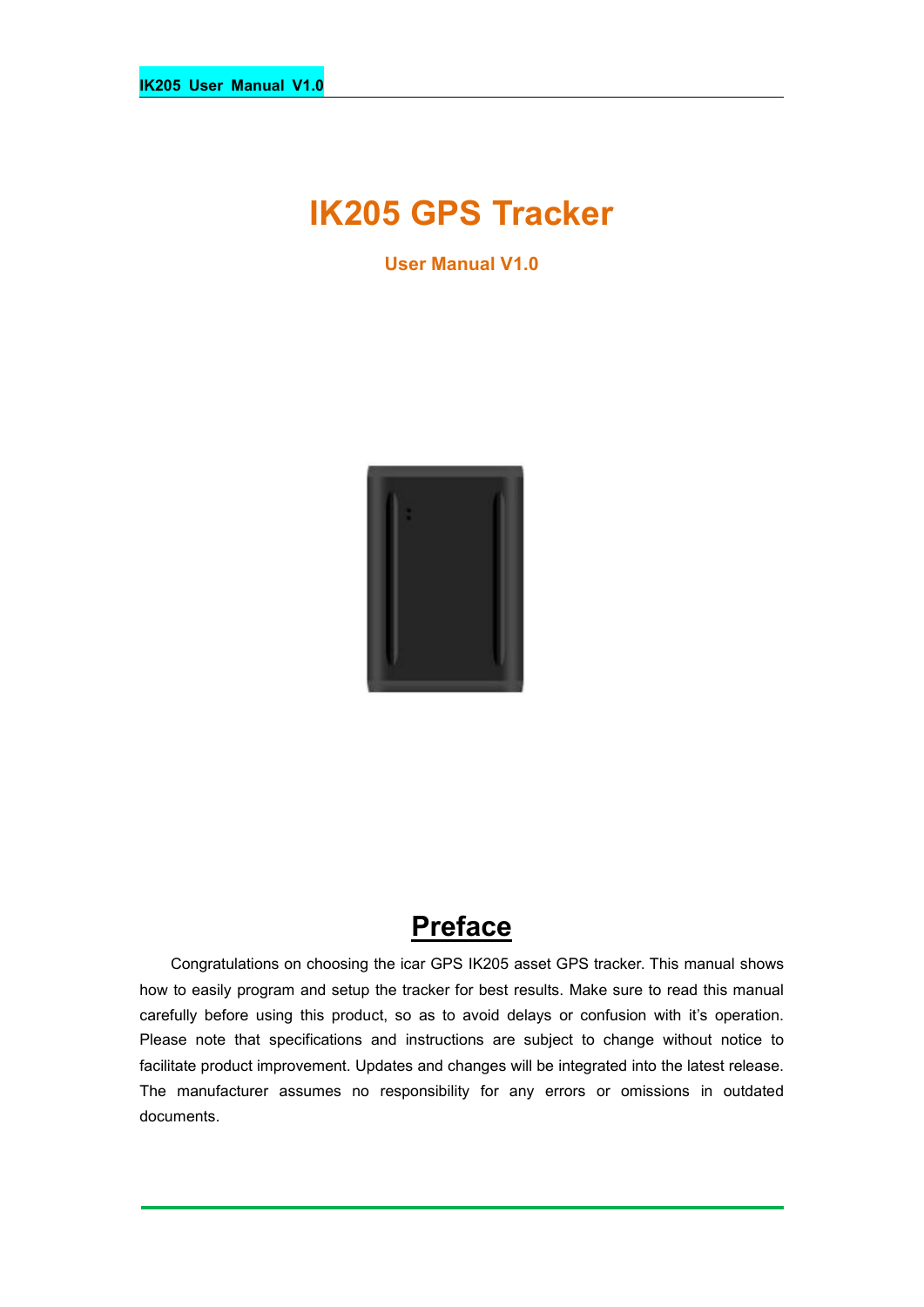#### **1. Overview**

IK205 is an Asset GPS tracker.

#### **2. Features**

- Real-timing tracking
- GPS+AGPS+LBS+GLONASS Positioning
- **•** History record check
- Geo-Fence alarm
- Low battery alarm
- **•** Shock Alarm
- Power saving mode
- PC & Mobile App tracking
- Long standby time
- IP67 Water resistant

#### **3. Applications**

- Bag tracking
- **•** Luggage tracking
- Cow tracking
- Goat tracking

## **4. Specifications**

| <b>Item</b>                 | <b>Specifications</b>              |
|-----------------------------|------------------------------------|
| Dimension                   | 60*47.5*24 mm                      |
| Weight                      | 102g                               |
| Charging mode               | USB charging DC 5V                 |
| Backup battery              | 3.7 V 5000mAh                      |
| Power consumption           | 40mA standby current               |
| Working temperature         | $-20^{\circ}$ C to 65 $^{\circ}$ C |
| <b>Item</b>                 | <b>Specifications</b>              |
| Cellular Bands              | GSM: 850/900/1800/1900Mhz          |
| Positioning                 | GPS, AGPS, LBS                     |
| <b>Tracking Sensitivity</b> | -162 dBm                           |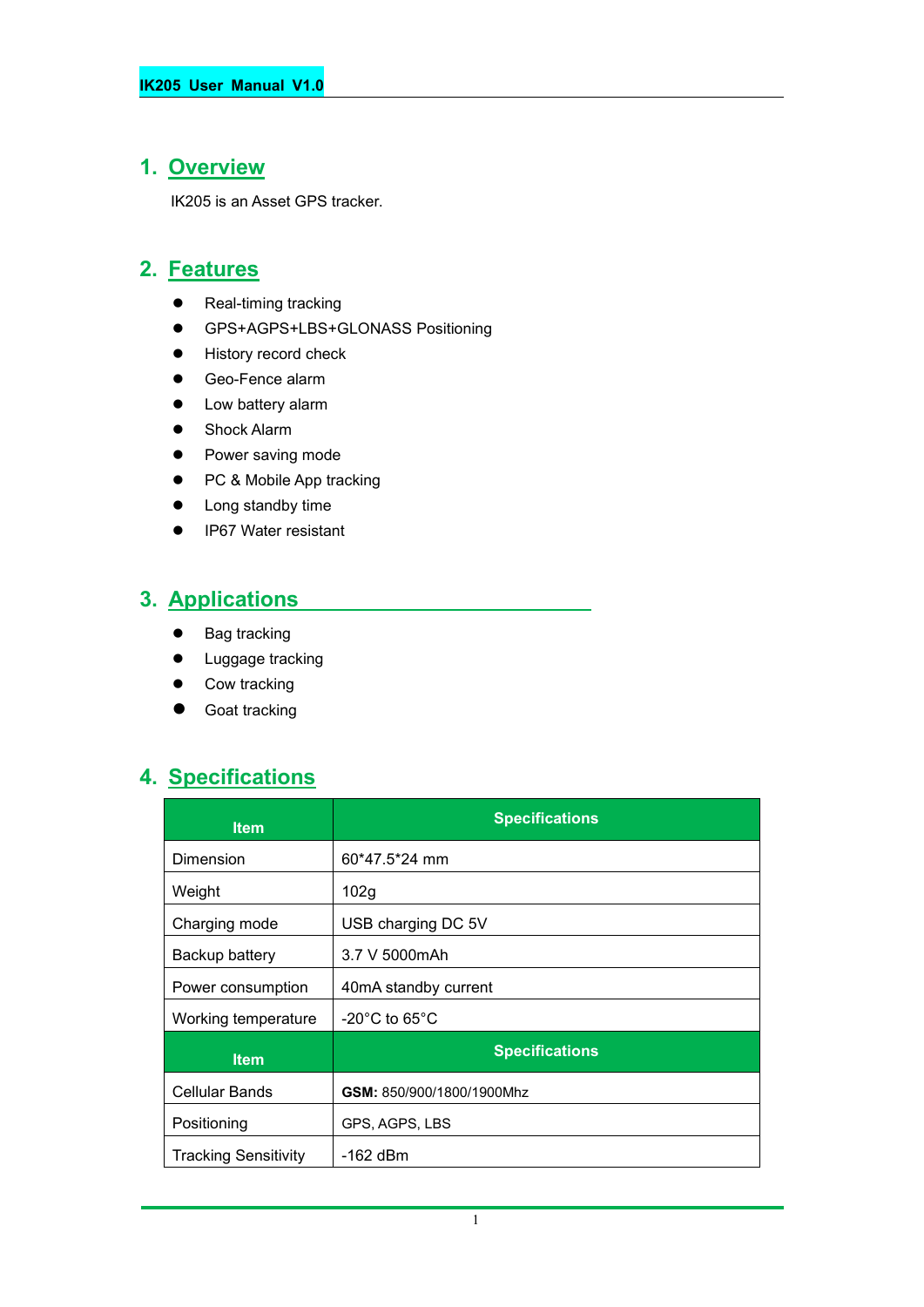#### **IK205 User Manual V1.0**

| Sensor             | Accelerometer  |
|--------------------|----------------|
| ∣ FD.              | RED/GREEN/BLUE |
| SIM Card interface | Nano SIM       |
| Waterproof         | IP67           |

## **5. IK205 interface**



#### **6. In the box**

- 1\* IK205 GPS Tracker
- 1\* charging cable
- 1\* Quick Start Guide

#### **7. Installation**

#### **7.1 SIM Card installation**

- Get ready a **Nano Sim Card** that support **GSM&GPRS** with30MB data per month
- Open the housing by screw driver
- **Insert Sim card** to sim card slot correctly
- Press power button for 3 seconds to power ON (green led will blinking).
- After that the device will be ready.

#### **7.2 LED Indications**

|                   | Fix                         | Flash    | Эff                                         |
|-------------------|-----------------------------|----------|---------------------------------------------|
| Green Light       | GSM/GPRS conversation start |          | No GPRS signal   Power off or in sleep mode |
| <b>Blue Light</b> | GPS location successful     |          | No GPRS signal   Power off or in sleep mode |
| Red Light         |                             | charging | Full battery or charged full                |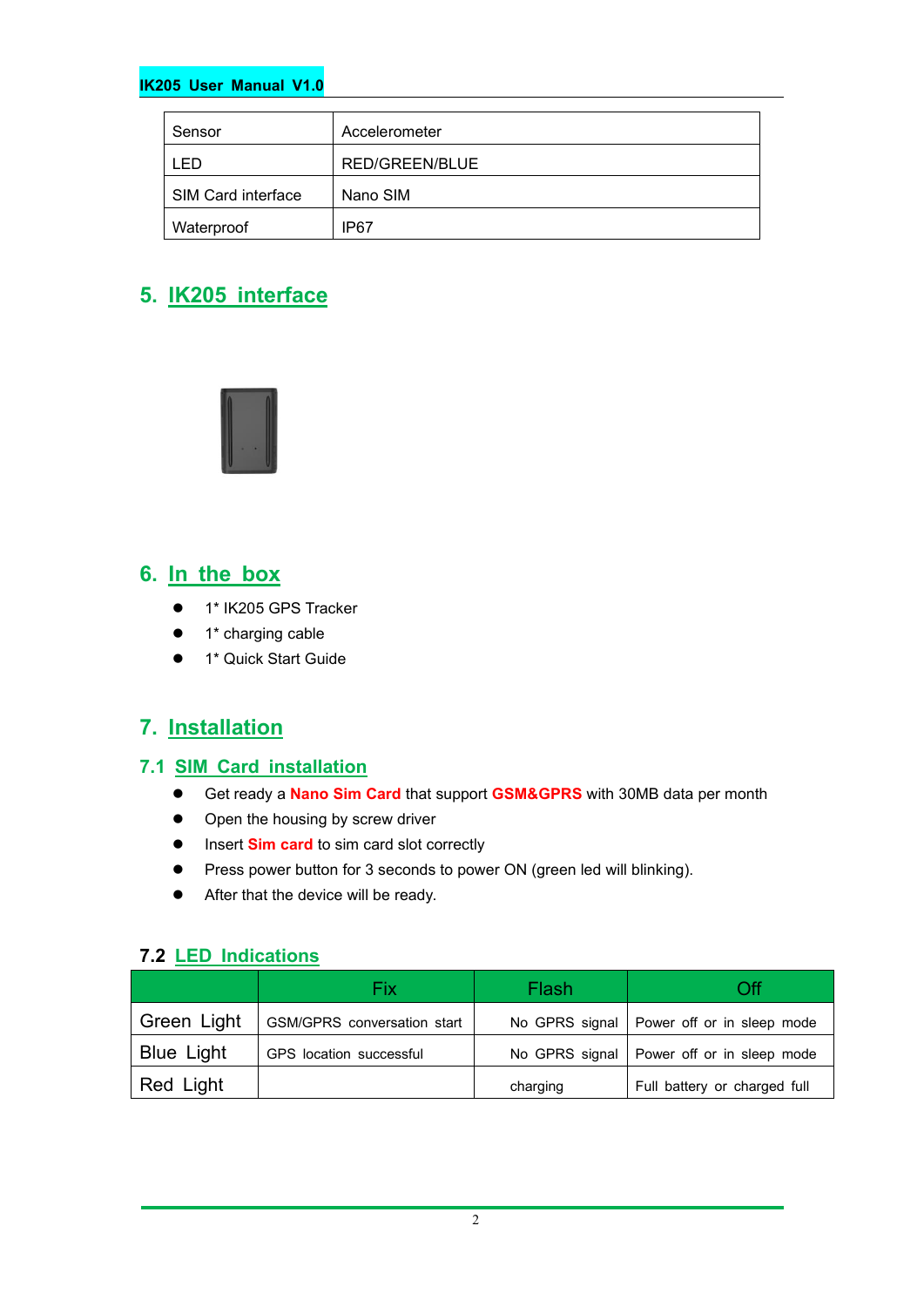#### **8. SMS Commands List**

| Function                                | <b>Command Format</b>                    | <b>Reply</b>      | for example             |
|-----------------------------------------|------------------------------------------|-------------------|-------------------------|
|                                         | apn+123456+space+content                 | apn ok            | apn123456 cmnet         |
| <b>APN</b>                              | apnuser+123456+space+content             | apnuser ok        |                         |
|                                         | apnpasswd+123456+space+content           | apnpasswd ok      |                         |
| admin<br>number                         | admin123456+space+admin phone nu<br>mber | admin ok          | admin123456 186******** |
| Domain                                  | IP+space+domain+space+port               | Set IP ok         | IP www.icargps.net 7700 |
| upload<br>frequency                     | FREQ, 123456, 30                         | OK                | FREQ, 123456, 30        |
| Voice<br>monitor                        | 88                                       | Monitor OK        | 88                      |
| Position                                | G123456                                  | Google map        |                         |
| <b>Restart GPS</b>                      | <b>CQGPS</b>                             | GPS reset OK!     | <b>CQGPS</b>            |
| <b>Restart Devic</b><br>$\vert e \vert$ | CQ                                       | system reset OK!  | CQ                      |
| Check                                   | <b>CXZT</b>                              | details of device | <b>CXZT</b>             |
| Back to facto<br>ry                     | Format                                   | OK                |                         |

## **9. App & PC Tracking platform**

#### **9.1 App install & Login**

 Search "**ICAR GPS**" in Google Play or iOS store(or scan the following QR code) to download the Mobile APP;



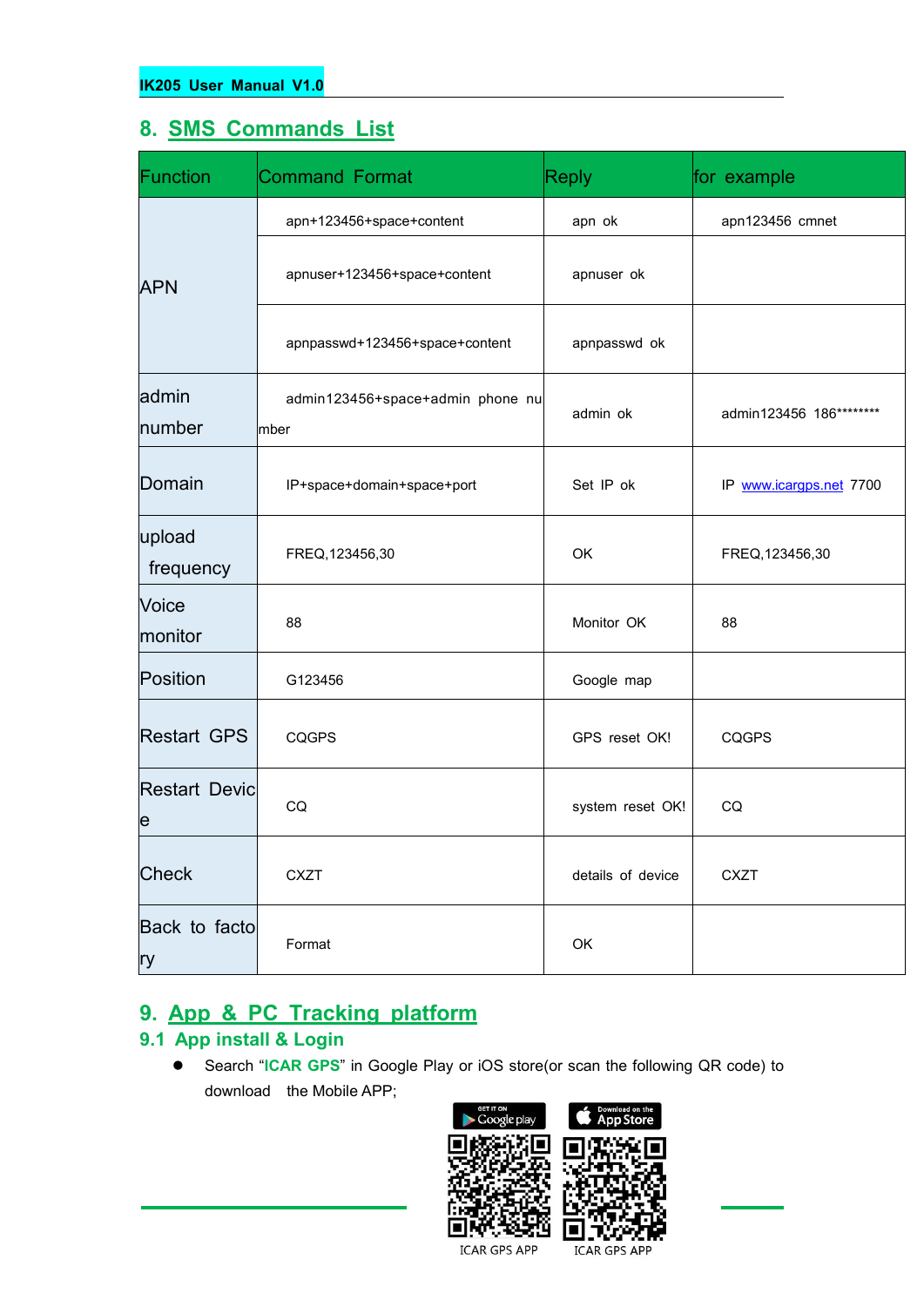- Choose the" Login by Device No.,
- Input your device's ID number and password(default is 123456) to login.



- Choose the" Login by User name.,
- Input your user name and password(default is 123456) to login.

#### **9.2 PC login**

- Web: [www.ic](http://www.trackits.com)argps.net, Choose "**ID No**."
- Input your device's ID number and password(default is 123456) to log in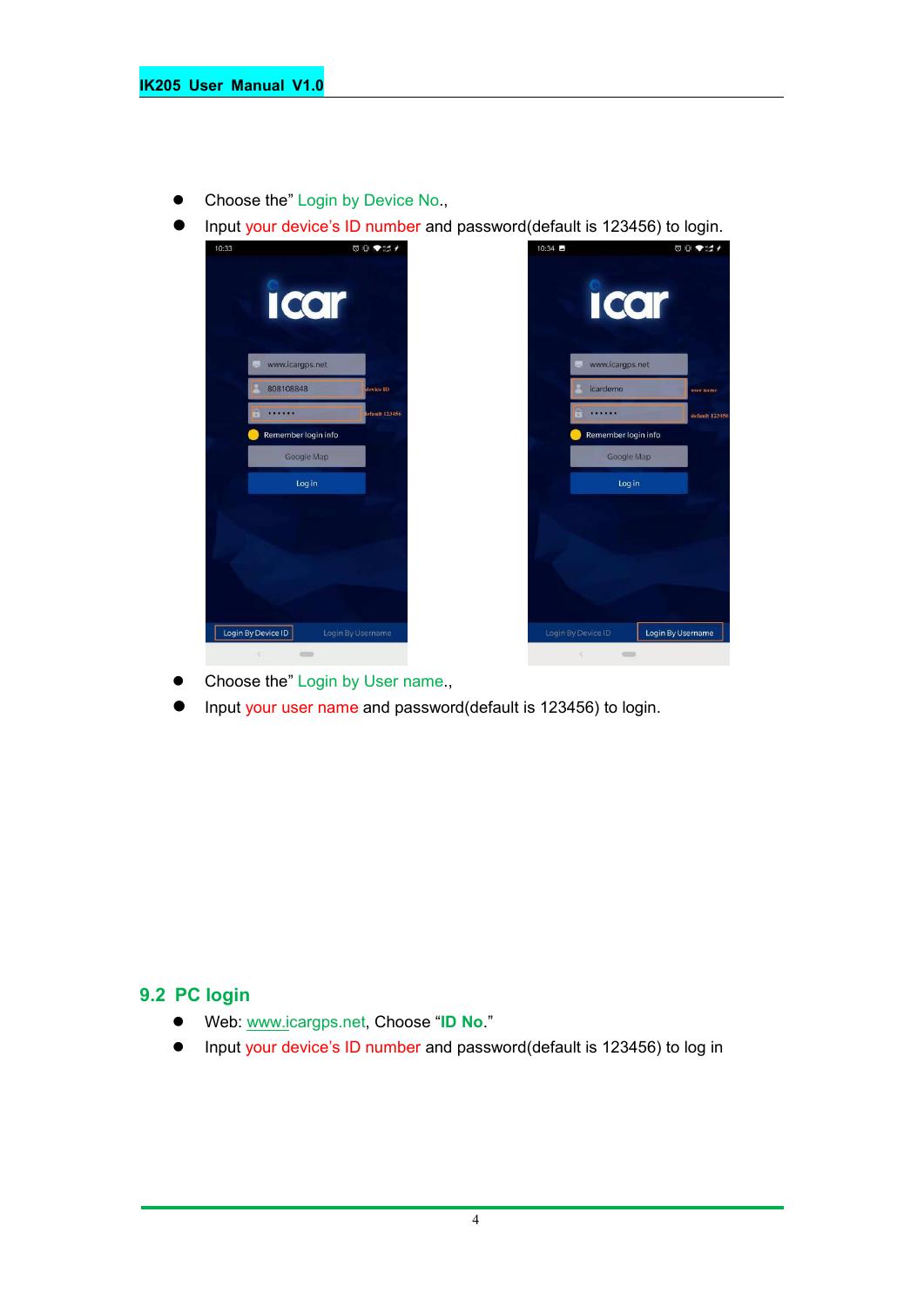|                                                          | U<br>ID No.<br>Account                                        |  |
|----------------------------------------------------------|---------------------------------------------------------------|--|
|                                                          | 808108848<br>device ID                                        |  |
| Download on the<br>App Store<br>GET IT ON<br>Google play | $\mathbf{a}$<br>default 123456<br>                            |  |
|                                                          | $\bullet$<br>enember<br>Demo                                  |  |
| <b>ICAR GPS APP</b><br><b>ICAR GPS APP</b>               | Login<br>We offer<br>$\overline{a}$<br><b>Select language</b> |  |

- Web: [www.ic](http://www.trackits.com)argps.net, Choose "**Account**"
- **Input user name and password(default is 123456) to log in**

|                                                                 | CO<br>I                                                                           |
|-----------------------------------------------------------------|-----------------------------------------------------------------------------------|
|                                                                 | ID No.<br>Account<br>icardemo<br>user name                                        |
| GET IT ON<br>Download on the<br><b>App Store</b><br>Google play | default 123456<br><br>$\bullet$<br>enember<br>Demo                                |
| <b>ICAR GPS APP</b><br><b>ICAR GPS APP</b>                      | Login<br>÷<br>瑞<br>7,440<br>We offer<br>a i<br><b>COL</b><br>×<br>select language |

## **10. FAQ**

- Q:**Start up Fail?**
- A:Check the device power on or not.